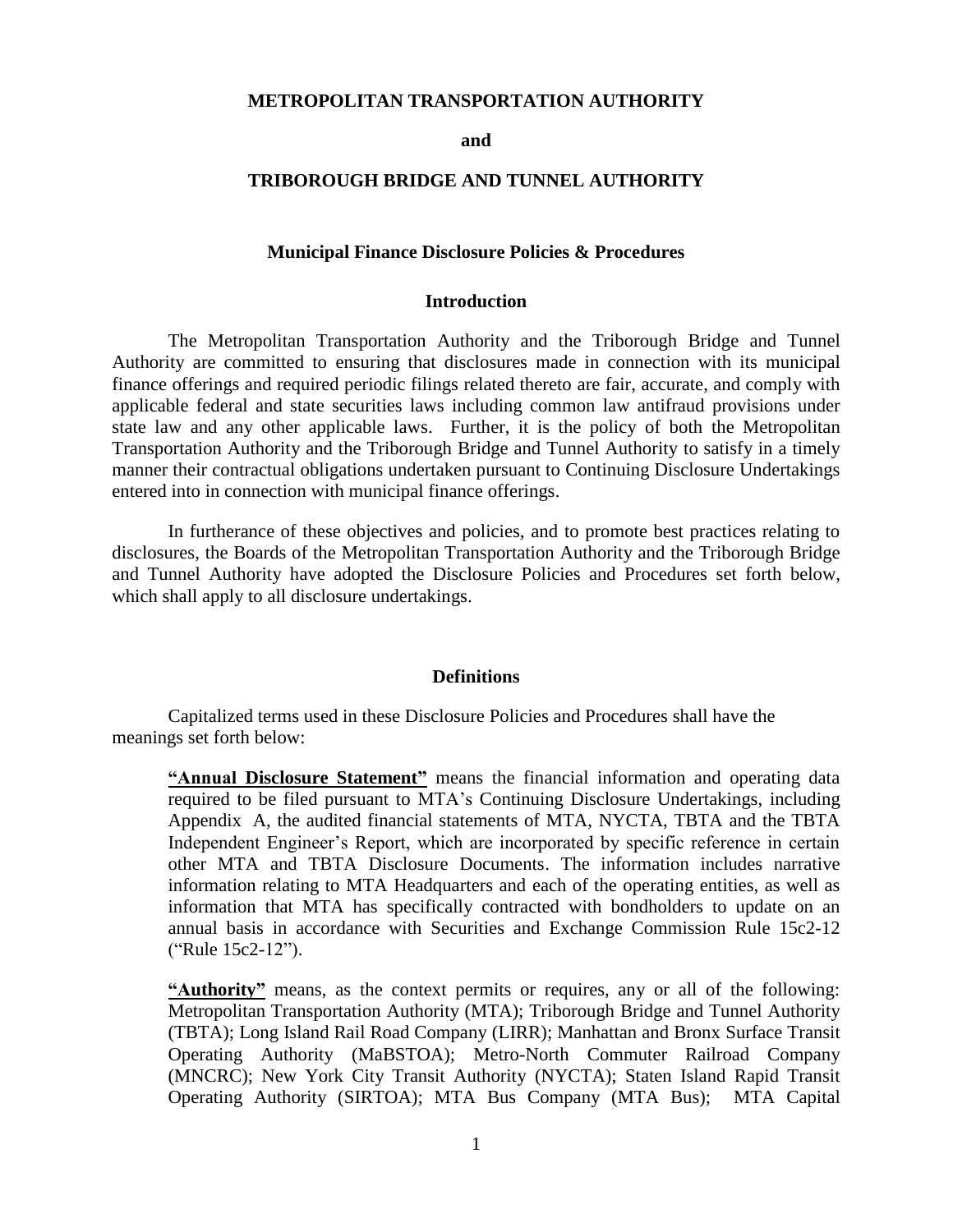Construction Company (MTACC); First Mutual Transportation Assurance Company (FMTAC); and any other affiliate or subsidiary hereafter created having a common board with the MTA.

**"Board"** shall mean the MTA Board and/or the TBTA Board, as appropriate.

**"Bond Counsel"** shall mean any attorney or firm of attorneys of nationally recognized standing in the field of law relating to the issuance of obligations by state and municipal entities selected by the Authority. At any time MTA/TBTA retains more than one bond counsel, all references to bond counsel shall be deemed to include one or more bond counsel, as deemed appropriate by the Deputy General Counsel, Finance.

**"Bonds" or "bonds"** shall refer to any bonds, notes or other securities offered by any Authority, the disclosure relating to which is subject to the requirements of Section 17(a) of the Securities Act of 1933, Section 10(b) of the Securities Exchange Act of 1934, including Rule 10b-5 thereunder, and Securities Exchange Commission Rule 15c2-12.

**"Continuing Disclosure Undertakings"** means MTA's and TBTA's contractual obligations entered into with the trustee by any Authority in connection with each issuance of Bonds.

**"Disclosure Documents"** means MTA's and TBTA's documents and materials specifically prepared, issued, and distributed in connection with MTA's and TBTA's disclosure obligations under applicable federal securities laws or that otherwise could potentially subject MTA and TBTA to liability under such laws, and shall include, but not be limited to the following:

- Annual Disclosure Statement
- Official Statements
- Any filing made by MTA and TBTA with EMMA pursuant to a Continuing Disclosure Undertaking, including material event notices
- Any voluntary filing made by MTA and TBTA that is posted on EMMA
- Any document or other communication from MTA and TBTA that could be viewed as reasonably expected to reach investors and the trading market for MTA's and TBTA's Bonds
- Any other document that is reviewed and approved in accordance with these Disclosure Policies and Procedures

**"EMMA"** means the Electronic Municipal Market Access system maintained by the Municipal Securities Rulemaking Board.

**"MTA"** means the Metropolitan Transportation Authority, a public benefit corporation of the State of New York.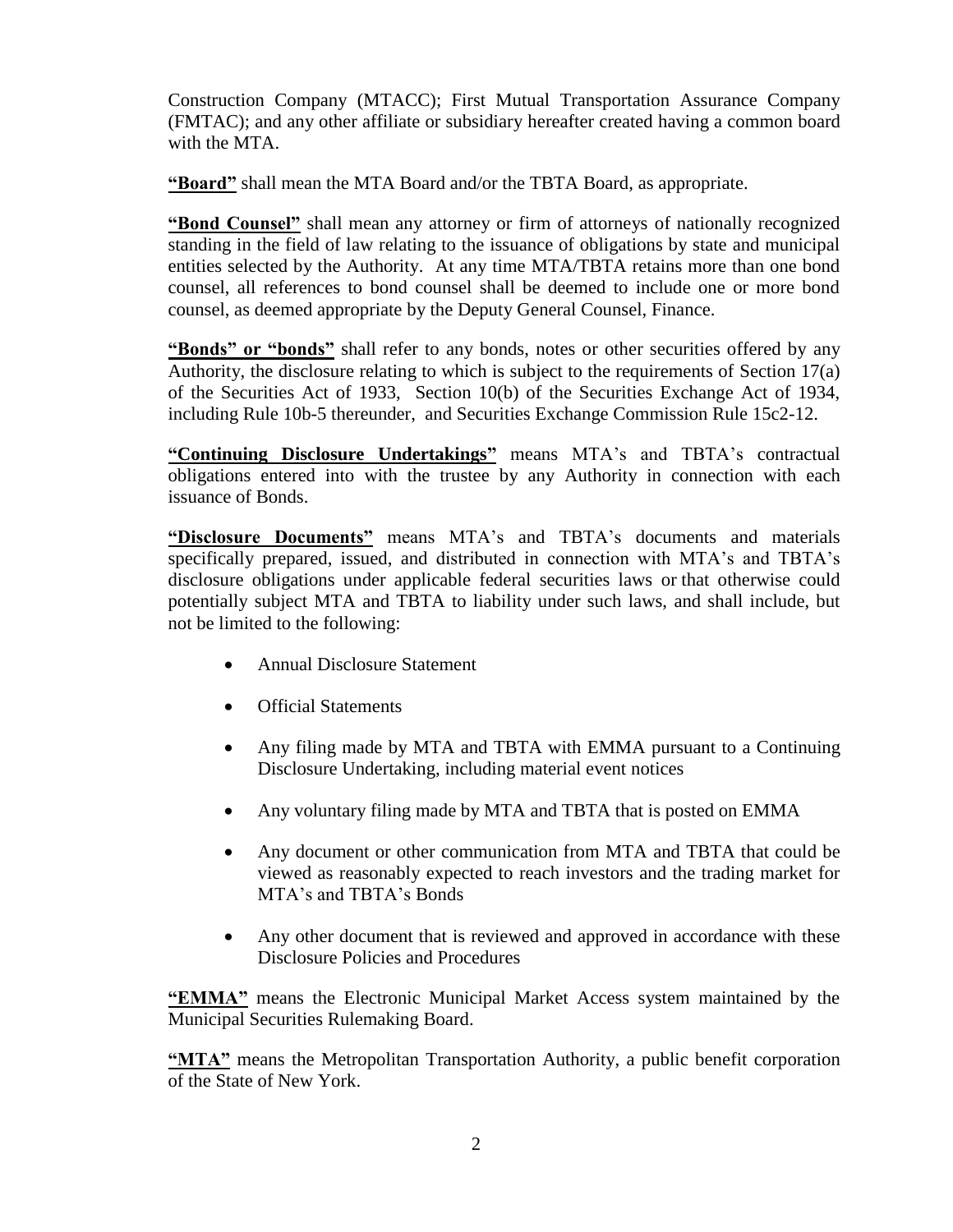**"Official Statements"** means, collectively, preliminary and final Official Statements, remarketing circulars or offering memoranda used in connection with the offering of Bonds. The Official Statement does not attempt to repeat the information in the Annual Disclosure Statement, but instead generally includes such information by specific crossreference, as expressly authorized by Rule 15c2-12, and updates only the information that has materially changed.

**"Rule 15c2-12"** means Rule 15c2-12 promulgated by the Securities and Exchange Commission under the Securities Exchange Act of 1934, as amended, including any official interpretations thereof.

**"Staff"** means employees of the Authority.

**"State"** means the State of New York.

**"TBTA"** means the Triborough Bridge and Tunnel Authority.

## **I. General Disclosure Practices**

1. The Board, through approval of the documentation relating to individual financings and the review of the related Staff Summary, delegates authority and responsibility to Staff to prepare and distribute an Official Statement, and updates thereto in the case of securities subject to remarketings, which will be prepared in accordance with these Disclosure Policies and Procedures unless the Board otherwise directs.

2. The Board, pursuant to a resolution adopted annually, delegates authority and responsibility to Staff to prepare an Annual Disclosure Statement and any other Disclosure Documents other than Official Statements that may be required to be filed throughout the existing year, which will be prepared in accordance with these Disclosure Policies and Procedures unless the Board otherwise directs.

3. The Deputy General Counsel/Finance, Finance Staff and other Staff deemed necessary, with the assistance of Bond Counsel and advice and direction of General Counsel, shall prepare all Disclosure Documents, including the Annual Disclosure Statement, and shall prepare and submit any other disclosure filings that may be required throughout the year. All Disclosure Documents and any other disclosure filings shall be prepared in accordance with these Disclosure Policies and Procedures unless the Board otherwise directs.

4. The timeline for any particular bond financing for which a Disclosure Document will be prepared shall vary depending on the type of bonds being offered, the security for the bonds, the purpose for the financing, and other factors unique to each bond financing.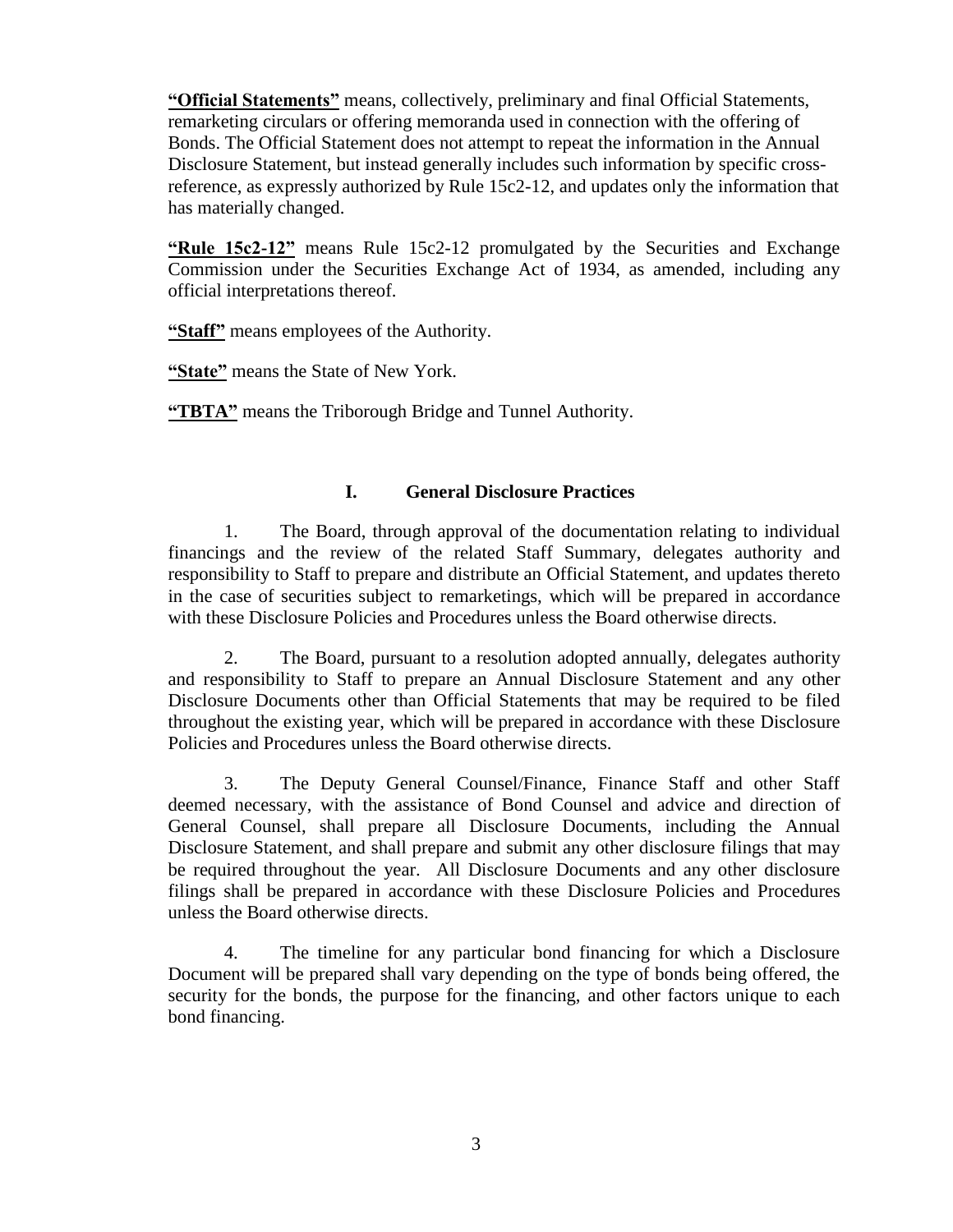#### **II. On-Going Disclosure**

1. The Deputy General Counsel/Finance, Finance Staff and Bond Counsel shall monitor State and national markets generally and, in consultation with the General Counsel, determine whether there is a need for additional disclosure by way of additional periodic filings with EMMA or any recommended supplement to a Disclosure Document.

2. Management's Discussion and Analysis and the Notes to annual and quarterly financial statements (collectively, MD&N) shall be reviewed by the Chief Financial Officer, Finance Staff, and the Deputy General Counsel/Finance, in consultation with General Counsel, prior to their being finalized. The Chief Financial Officer, Finance Staff and the Deputy General Counsel/Finance shall consult with Staff with specific knowledge of various elements of the MD&N and Bond Counsel as they deem appropriate.

#### **III. Official Statement Review and Disclosure Processes**

1. The Deputy General Counsel/Finance and Finance Staff shall timely identify those who, for a particular financing, are appropriate to assist Bond Counsel, underwriter(s), underwriter's counsel, financial advisors, and appropriate Staff in the preparation and review of the related Official Statement.

2. The Deputy General Counsel/Finance and Finance Staff (or their designees) shall be responsible for soliciting material information from Authority departments, subsidiaries, affiliates, or State or other governmental officials and in the case of a TBTA financing, TBTA's consulting engineer for inclusion in the applicable Official Statement, and shall identify Staff and any State or other governmental officials who may have information necessary to prepare or who should review portions of the Official Statement. Staff and State or other governmental officials should be timely contacted and informed that their assistance will be needed for the preparation of the Official Statement.

- a. The Staff and State or other governmental officials shall be contacted as soon as reasonably practical in order to provide adequate time for such individuals to perform a thoughtful and critical review or draft of those portions of the Official Statement assigned to them.
- b. The request for information shall provide that Staff must raise any item which could be material for inclusion in the offering document.
- c. The Deputy General Counsel/Finance shall maintain or cause to be maintained an accurate log of all individuals, departments, subsidiaries, affiliates or State or other governmental officials that were requested to review or draft information in connection with an Official Statement, including what sections such individuals or entities listed above prepared or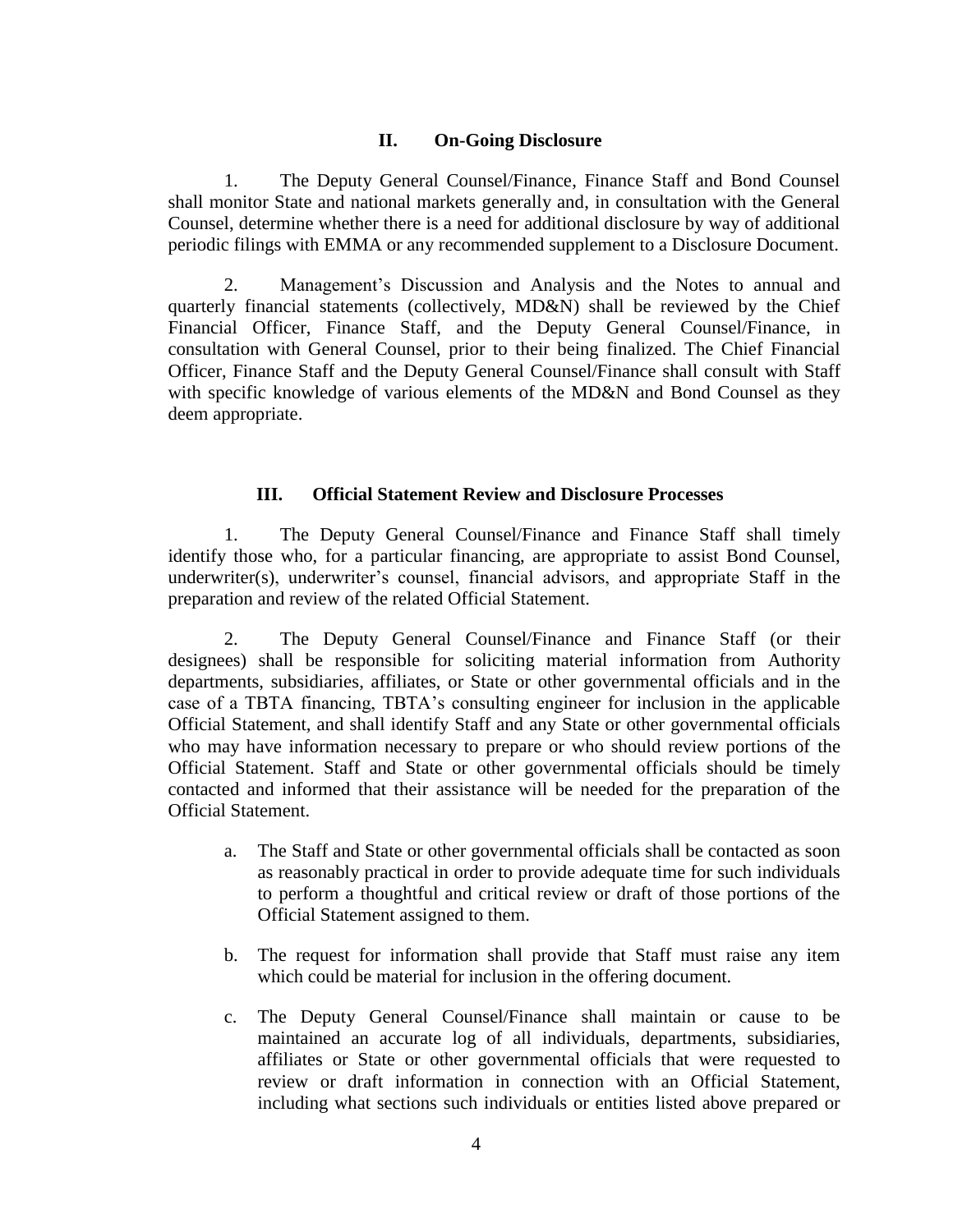reviewed and shall also be responsible for collecting all transmittal letters, certifications, and lists of sources for incorporation into the records to be maintained by the Finance Staff or Deputy General Counsel/Finance.

d. The appropriate outside agency auditors should be apprised of the Authority's schedule for publishing such Official Statement.

3. Once such review or drafting is completed, the particular sections of the Official Statement shall be transmitted by such individuals or entities to the Deputy General Counsel/Finance and Finance Staff.

4. Finance Staff, the Chief Financial Officer, the General Counsel, the Budget Director, the Director of Capital Programs and their delegees, relevant Staff at the operating agencies included in the financing and MTA auditors shall receive the draft of the preliminary Official Statement for review and comment.

5. Other Staff shall be consulted if an issue arises concerning items as to which they have specific knowledge.

6. The draft preliminary Official Statement shall be provided to the senior managing underwriter and its counsel for review and comment.

7. The Deputy General Counsel/Finance and Bond Counsel shall hold due diligence sessions with the appropriate Staff and State officials, and in the case of a TBTA financing, the TBTA's consulting engineer, prior to the printing or posting of a preliminary Official Statement.

8. Bond Counsel shall provide written discussion topics or questions in the form of an agenda in advance of the due diligence session, to the extent practical, to permit all required Staff and State officials, and in the case of a TBTA financing, the TBTA's, consulting engineer, as well as underwriters and their counsel, to prepare for the due diligence session and to consider additional matters they deem material to the offering. The due diligence session shall not be limited to the list of written topics or questions or other questions solely from Bond Counsel. Bond Counsel, MTA financial advisor and, in the case of a negotiated transaction, the underwriters and underwriters' counsel shall participate in such due diligence session.

9. At the time of the sale of the Bonds the Deputy General Counsel/Finance, in conjunction with Finance, Budget Staff and Bond Counsel, shall prepare a final Official Statement and satisfy themselves that at the time of sale that such Official Statement is in satisfactory form and that no additional disclosure is required.

10. Annual audited MTA or TBTA financial statements and those for the most recent MTA or TBTA unaudited quarterly reporting period shall be incorporated by reference into the Disclosure Documents. Before the printing of any preliminary or final Official Statement the Deputy General Counsel/Finance and Bond Counsel shall obtain written confirmations from the individuals noted in **Exhibit A**, by e-mail or otherwise, that they know of no material litigation that has been filed (or threatened with a reasonable likelihood of being filed) against any relevant Authority since the diligence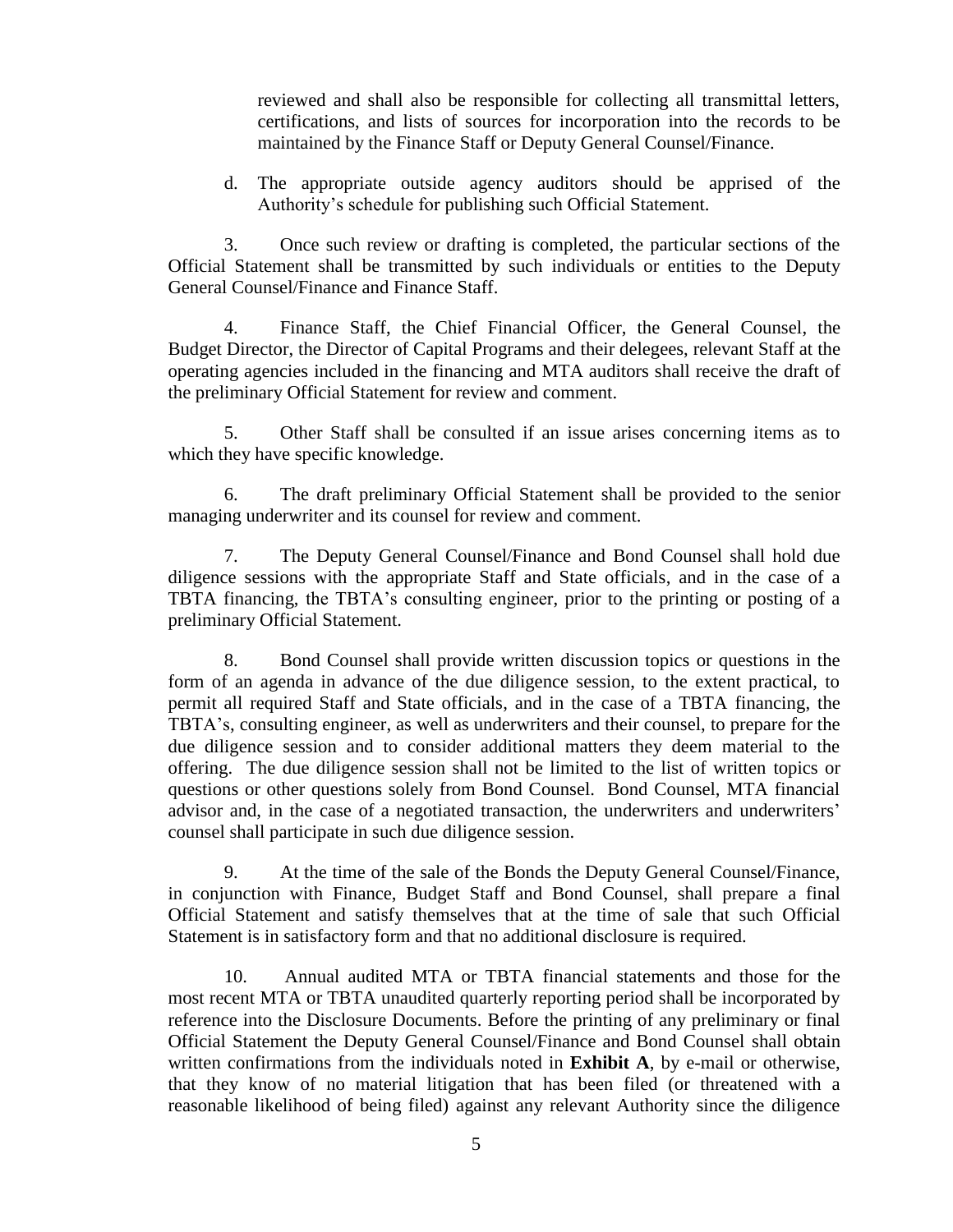session and know of no material change that is required to be reflected in the Recent Developments or any other heading of the Disclosure Document.

11. Bond Counsel may be invited to attend any MTA or TBTA presentations to rating agencies and investors made in connection with the offering of bonds. Bond Counsel, the Deputy General Counsel/Finance and Finance Staff shall review any materials used in presentations, meetings or telephone conferences with rating agencies or investors for consistency with the appropriate Official Statement. Appropriate records of meetings and telephone conferences with rating agencies and investors will be kept by the Deputy General Counsel/Finance or Finance Staff.

12. Prior to closing, for each Bond issue the Deputy General Counsel/Finance and Bond Counsel shall obtain written certifications, by e-mail or otherwise, by the designated officials in **Exhibit B**.

## **IV. The Annual Disclosure Statement (Rule 15c2-12)**

1. The Deputy General Counsel/Finance in conjunction with Finance Staff shall distribute sections of the Annual Disclosure Statement to Staff with specific knowledge of various areas. Staff shall review and update said sections. The request for information shall provide that Staff must raise any item which could be material for inclusion in the Annual Disclosure Statement.

2. The audited financial statements of MTA on a consolidated basis, NYCTA and TBTA shall be attached to the annual filing in accordance with MTA's Continuing Disclosure Undertakings under Rule 15c2-12. The Deputy General Counsel/Finance and Finance Staff shall review the MD&N to Financial Statements before they are finalized.

3. The State Division of the Budget shall be requested to provide updates regarding State revenues. MTA Budget staff shall review this information for consistency. Bond Counsel, Legal Staff, the Chief Finance Officer, Budget Staff and Capital Programs Staff shall review multiple drafts, make suggestions for changes and raise questions about content and topics not discussed in the multiple drafts.

4. Diligence sessions shall be held with the operating agencies and headquarters Staff at which presentations shall made by such groups based upon an agenda prepared by Bond Counsel circulated in advance of the sessions. Finance Staff, Legal Staff, Bond Counsel and representatives of all MTA and TBTA underwriters and all rotating underwriters' counsel shall have the opportunity to ask questions.

5. Bond Counsel, the MTA General Counsel, the Deputy General Counsel/Finance, General Counsel and Staff with specific knowledge of various areas at each of the operating agencies, the Chief Finance Officer, Finance Staff and other Staff at MTA Headquarters shall review and approve the Annual Disclosure Statement in writing, by e-mail or otherwise.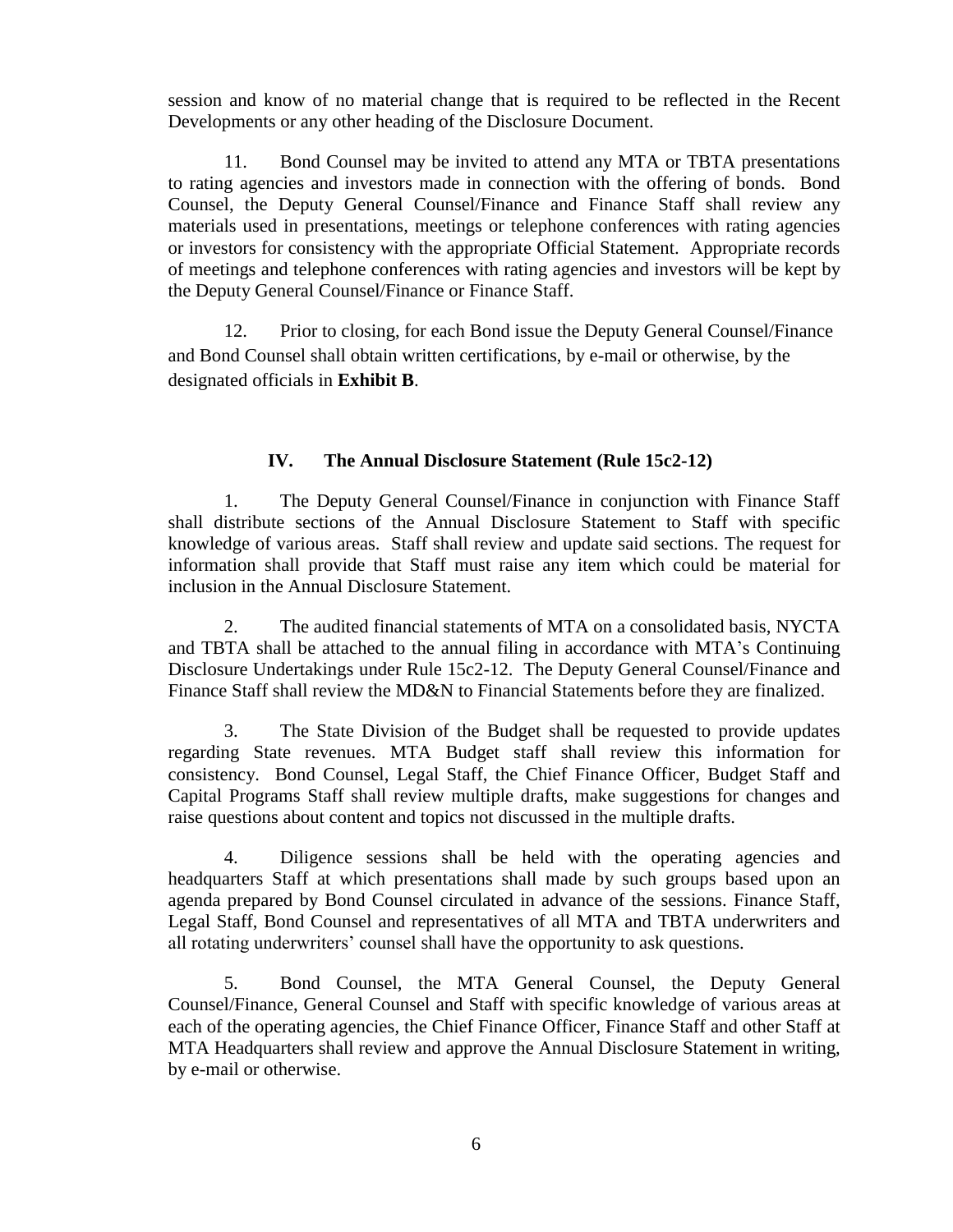6. The Annual Disclosure Statement, pursuant to MTA's and TBTA's Continuing Disclosure Undertakings, shall be filed at the end of April of each year.

#### **V. Role of Bond Counsel**

- 1. MTA and TBTA will require Bond Counsel to perform the following:
- a. review and comment on MTA's and TBTA's Disclosure Documents;
- b. coordinate the due diligence process in the manner provided above;
- c. review presentations and, if requested, attend and/or listen to rating agency or investor presentations related to MTA's and TBTA's bonds, notes and other securities;
- d. advise MTA and TBTA regarding:
	- (1) specific disclosure issues relating to MTA's and TBTA's financial operations, operating performance and capital program development, including funding, progress and problems;
	- (2) standards of disclosure under applicable securities laws;
	- (3) adequacy of MTA's and TBTA's disclosure in any Disclosure Document;
	- (4) completeness and clarity of the information provided by the State in any Disclosure Document; and
	- (5) other matters as directed by MTA or TBTA.
- e. interface with the Deputy General Counsel/Finance and Finance Staff with respect to any Disclosure Document;
- f. provide a securities law supplemental opinion for each financing transaction;
- g. participate in the preparation, review and approval of the Annual Disclosure Statement; and
- h. conduct periodic training of Staff on the disclosure process contemplated by the Disclosure Policies and Procedures set forth herein as may be requested from time to time by the Deputy General Counsel/Finance and Finance Staff.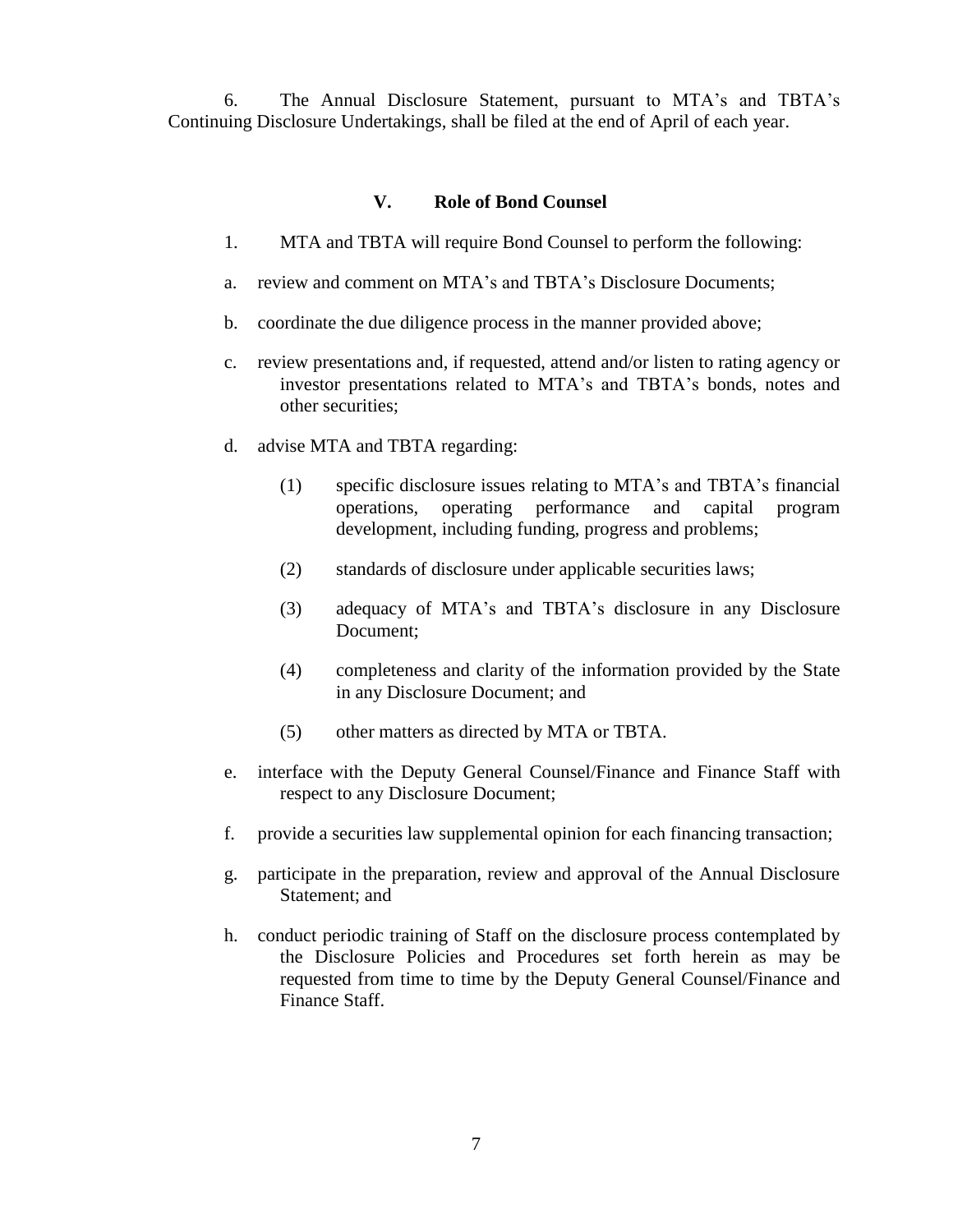#### **VI. Disclosure Practices Training**

Training for Board members and Staff shall be conducted by either Bond Counsel or MTA General Counsel or their designee(s) regarding disclosure practices under applicable state and federal law. It is intended that this training shall assist these individuals in (1) understanding their responsibilities; (2) identifying significant items which may need to be included in the Disclosure Documents; and (3) reporting issues and concerns relating to disclosure. A refresher training program shall be conducted not less than once every two years.

#### 1. **Board Members**

- a. Board members shall be advised of their general disclosure responsibilities and the extent they may delegate to and rely on Staff's preparation of Disclosure Documents.
- b. Board Members shall be advised of their fiduciary duties under the State's Public Authorities Law.
- c. Specialized training regarding MTA and TBTA disclosure responsibilities shall be conducted for the members of the Finance Committee of the Board.

#### 2. **Staff**

- a. Staff with responsibility for collecting, preparing or reviewing information that is provided for inclusion in a Disclosure Document or for certifying or confirming its accuracy in accordance with these Disclosure Policies and Procedures, and those persons responsible for executing them, shall attend disclosure training sessions.
- b. The determination as to whether or not a class of employee shall receive such training shall be made by the MTA General Counsel or Deputy General Counsel/Finance in consultation with Bond Counsel and the Chief Financial Officer.

### **VII. Disclosure-Related Document Retention Practices**

MTA's Records Management Program Manual sets forth MTA's document retention schedule. Consistent with MTA's Continuing Disclosure Undertakings, the following documents shall be maintained at least as long as required by MTA's Records Management Program:

• Annual Continuing Disclosure Filings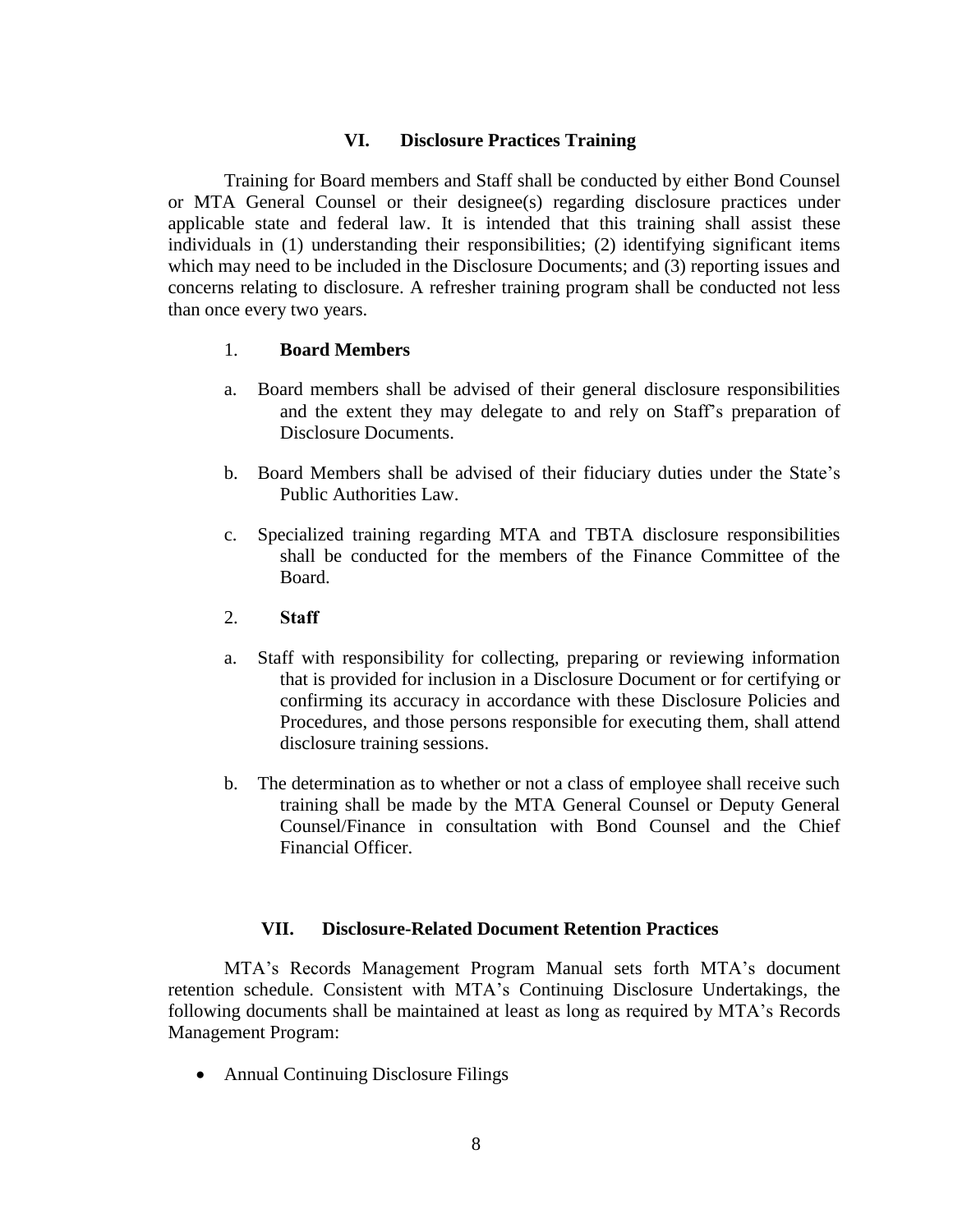- Bond Issue Bound Books or CD-ROMs containing bond issue documents
- Bond Issue Executed Documents
- Disclosure Documents
- Investor Materials
- MTA Financial Statements related to bonds
- Note Issue Bound Books or CD-ROMs containing note issue documents
- Note Issue Executed Documents
- Rating Agency Presentation Materials
- Records of all Disclosure Activities, including but not limited to telephone calls, emails and other inquiries from investors
- Unaudited Quarterly and Annual Financial Statements Audited by Outside Auditing Firm

## **VIII. General Principles Relating to Disclosure**

1. Each Staff member participating in the disclosure process shall be responsible for raising potential disclosure items at all times in the process.

2. Each Staff member participating in the disclosure process should raise any issue regarding disclosure with the MTA General Counsel or Deputy General Counsel/Finance at any time.

3. Recommendations for improvement of these Disclosure Policies shall be solicited and considered by the Deputy General Counsel/Finance and Bond Counsel and if revision is deemed to be appropriate will be reviewed by the General Counsel and the Chief Financial Officer.

4. The process of revising and updating Disclosure Documents should not be viewed as mechanical insertions of more current information; everyone involved in the process should consider the need for revisions in the form and content of the sections for which they are responsible.

*The Deputy General Counsel/Finance shall provide a report to the Finance Committee each year, at the time of the meeting of the Finance Committee immediately preceding the filing of the Annual Disclosure Statement, regarding compliance with these Disclosure Policies and Procedures during the preceding twelve month period. Such report shall (i) state whether the Annual Disclosure Statement for the current year is being prepared in compliance with the Disclosure Policies and Procedures and whether all Disclosure Documents prepared during the*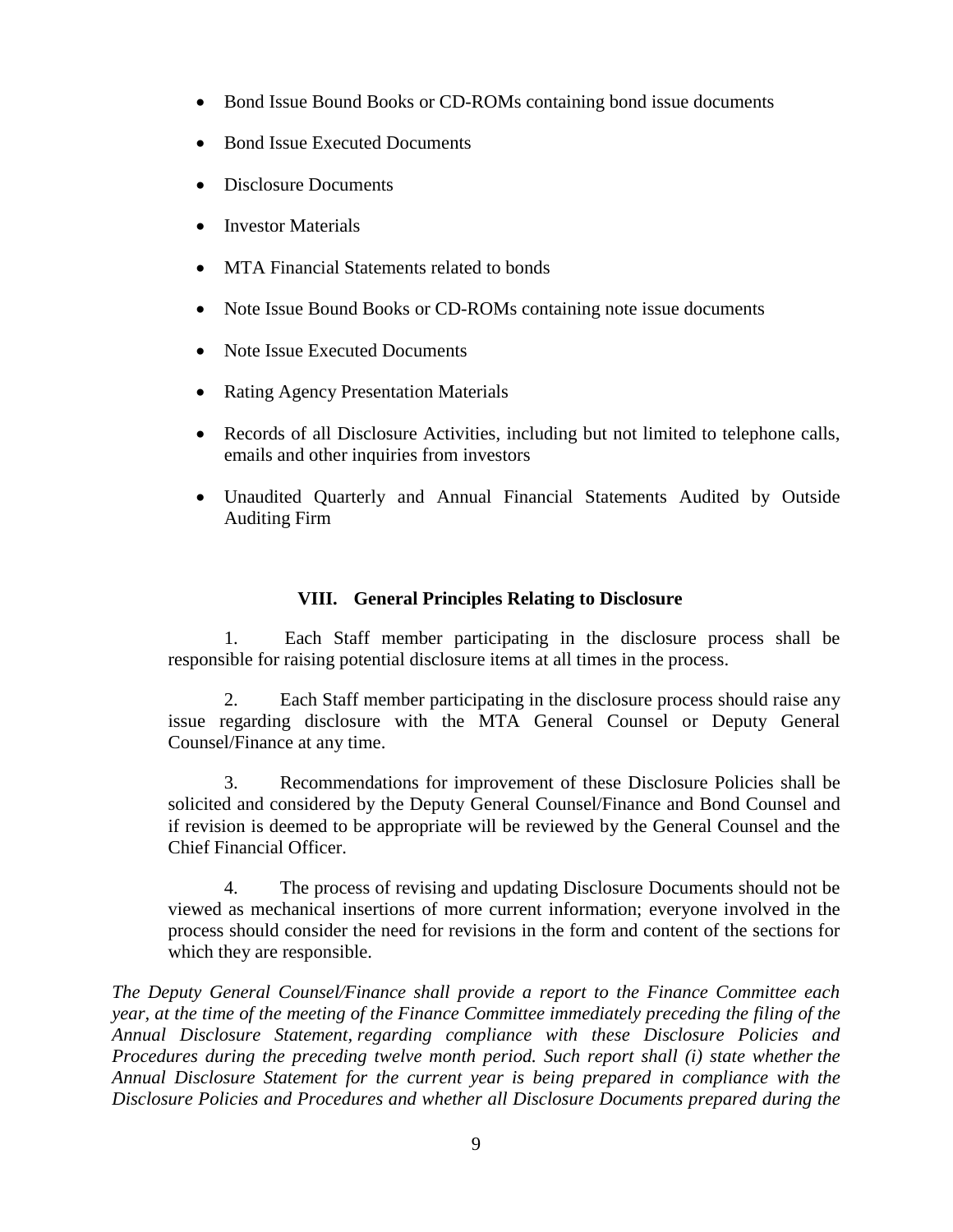*prior twelve month period were prepared in accordance with the Disclosure Policies and Procedures, (ii) describe any issues or problems which arose in connection with compliance with the Disclosure Policies and Procedures during such period, (iii) present any recommendations for changes to the Disclosure Policies and Procedures; (iv) provide an informational copy of the then current draft of the Annual Disclosure Statement to any Finance Committee member who requests one; and (v) provide a printed copy of the final Annual Disclosure Statement to all Board members.*

*A copy of these Disclosure Policies and Procedures shall be distributed annually to Board members and all Staff participating in the disclosure process. Any updates to these Disclosure Policies and Procedures shall be distributed to such groups upon issuance.*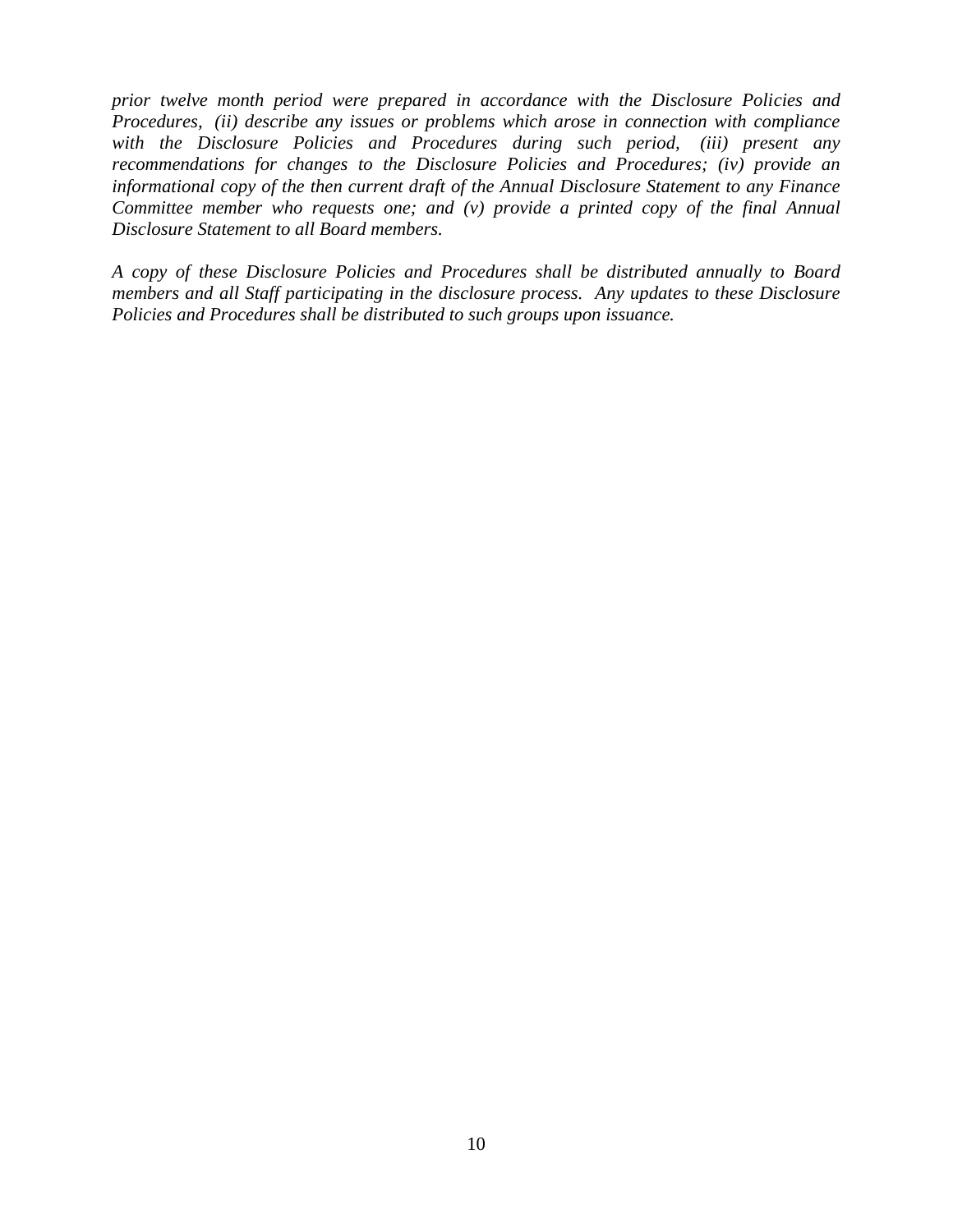# **Exhibit A**

# **Confirmations of No Material Changes for Offering Statements**

|            | <b>Confirmation</b>                       | <b>Official</b>                    |
|------------|-------------------------------------------|------------------------------------|
|            | <b>TBTA</b>   No Material Litigation      | <b>TBTA GC</b>                     |
|            | No Material Change in Recent Developments | TBTA GC & CFO/Director of Budget   |
| <b>TRB</b> | No Material Litigation                    | All Agency GCs including MTA HQ GC |
|            | No Material Change in Recent Developments | MTA HQ GC & CFO/Director of Budget |
| <b>DTF</b> | No Material Litigation                    | MTA HQ GC                          |
|            | No Material Change in Recent Developments | MTA HQ GC & CFO/Director of Budget |
|            |                                           | <b>State Attorney General</b>      |